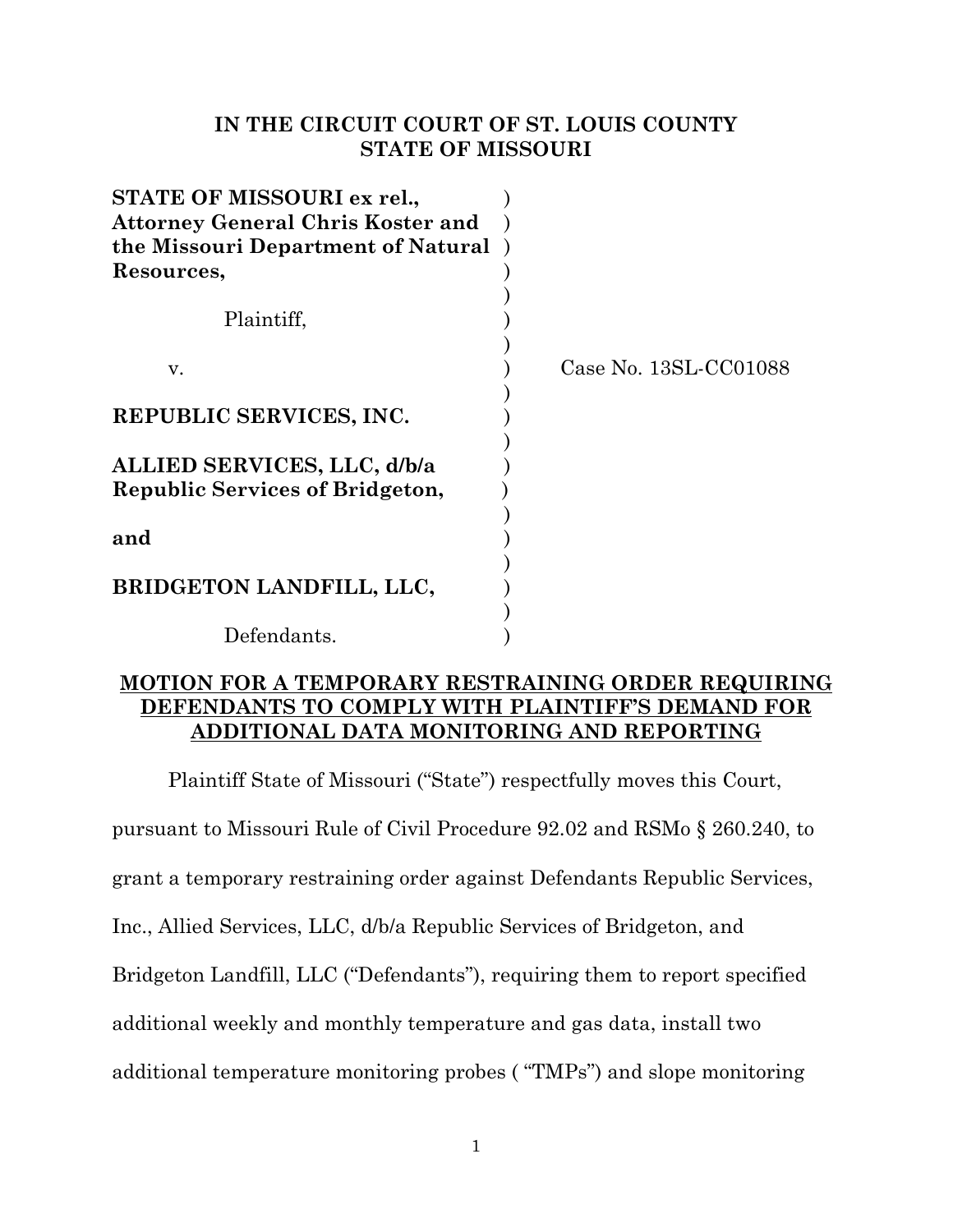states in the North Quarry of Bridgeton Sanitary Landfill on or before February 1, 2015, and provide real-time temperature data from those TMPs to the State. The State's motion is grounded on the following demonstration of immediate and irreparable injury, loss, and damage:

### **STATEMENT OF FACTS**

On or about December 23, 2014, Defendants provided October through November data from temperature and gas monitoring equipment at the Bridgeton Sanitary Landfill. The State noted that the data submitted by Defendants indicated atypical and concerning fluctuations in the North Quarry temperature and gas trends previously reported to the State.

The data collecting equipment reporting this atypical data is located near the boundary between Bridgeton Sanitary Landfill and Operable Unit 1 Area 1. Operable Unit 1 Area 1 contains radiologically impacted materials ("RIM"). Additionally, it is undisputed that there exists some RIM in the North Quarry, the same section of the landfill where the equipment that reported the atypical data is located.

The data fluctuations reported in December 2014 showed increases in oxygen levels, decreases in methane levels, and increases in temperature data for data collecting equipment located in the extreme north of the North Quarry of the Bridgeton Sanitary Landfill. After careful review of the data received on or about December 23, 2014, the State and its experts determined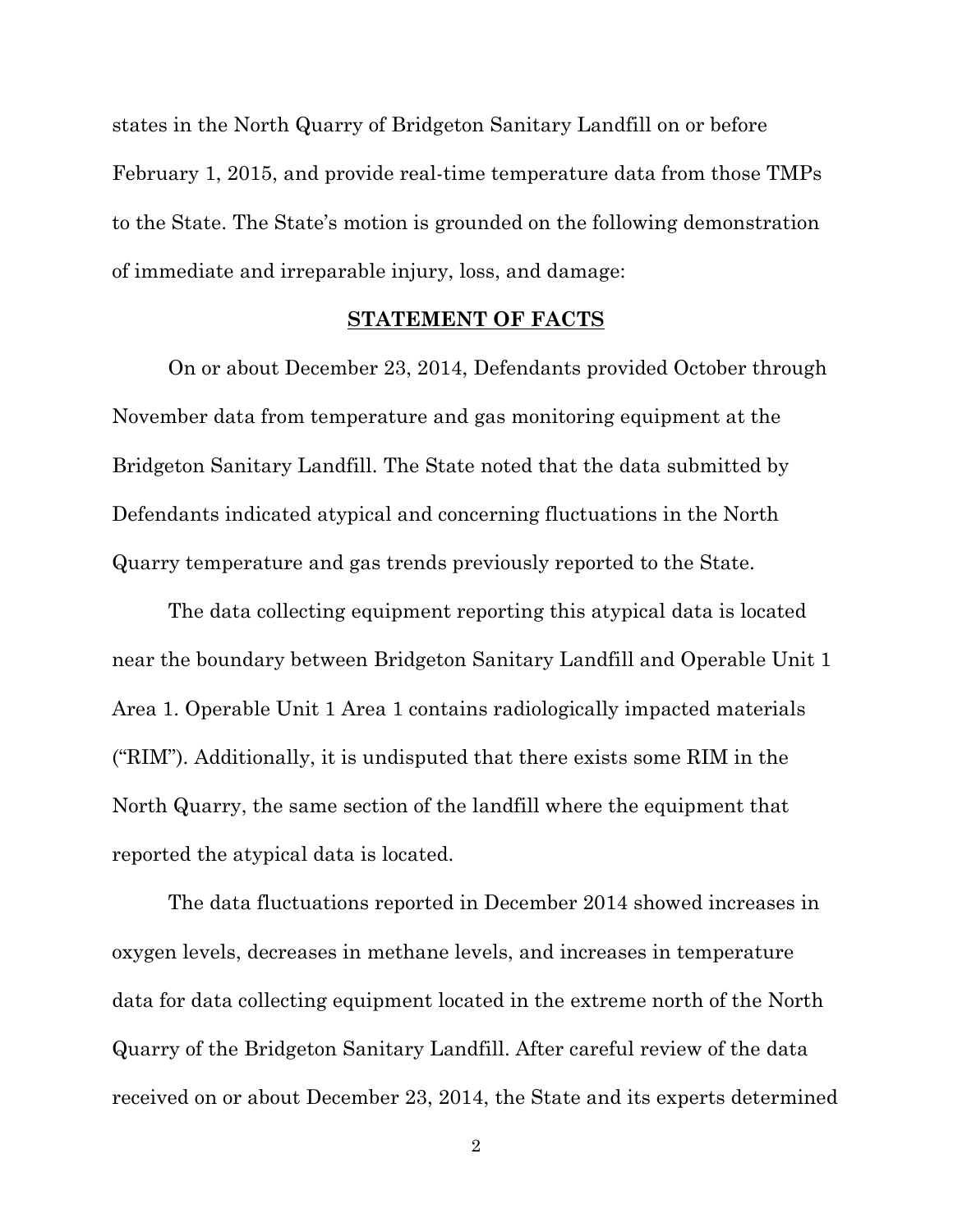that the data indicated the possible development of a subsurface fire in the North Quarry, at or near the estimated extent of RIM present in Operable Unit 1 Area 1 at the West Lake Landfill site. *See* Aff. of Timothy Stark, Ph.D  $\P$  12.

On December 26, 2014, out of concern for the welfare of the public and environment, the State demanded the following of Defendants: (1) weekly reports, beginning with January 2, 2015, of down-hole temperature readings from several specified gas extraction wells in the North Quarry; (2) monthly reports, beginning with January 20, 2015, of carbon monoxide data from several specified gas extraction wells in the North Quarry; (3) the installation of two additional TMPs in the North Quarry to more effectively track temperature data near the boundary with Operable Unit 1 Area 1, and; (4) installation of slope monitoring stakes to track settlement along the North Quarry. The State's demands were made pursuant to its authority generally regarding the public health and protection of the environment, and also pursuant to this Court's First Agreed Order of Preliminary Injunction.

On January 2, 2015, Defendants failed to provide any of the requested data. On January 5, 2015, Defendants formally declined to comply with any of the State's December 26, 2014 demands, which are imperative to assessing whether there is a threat to public health and the environment developing in the North Quarry.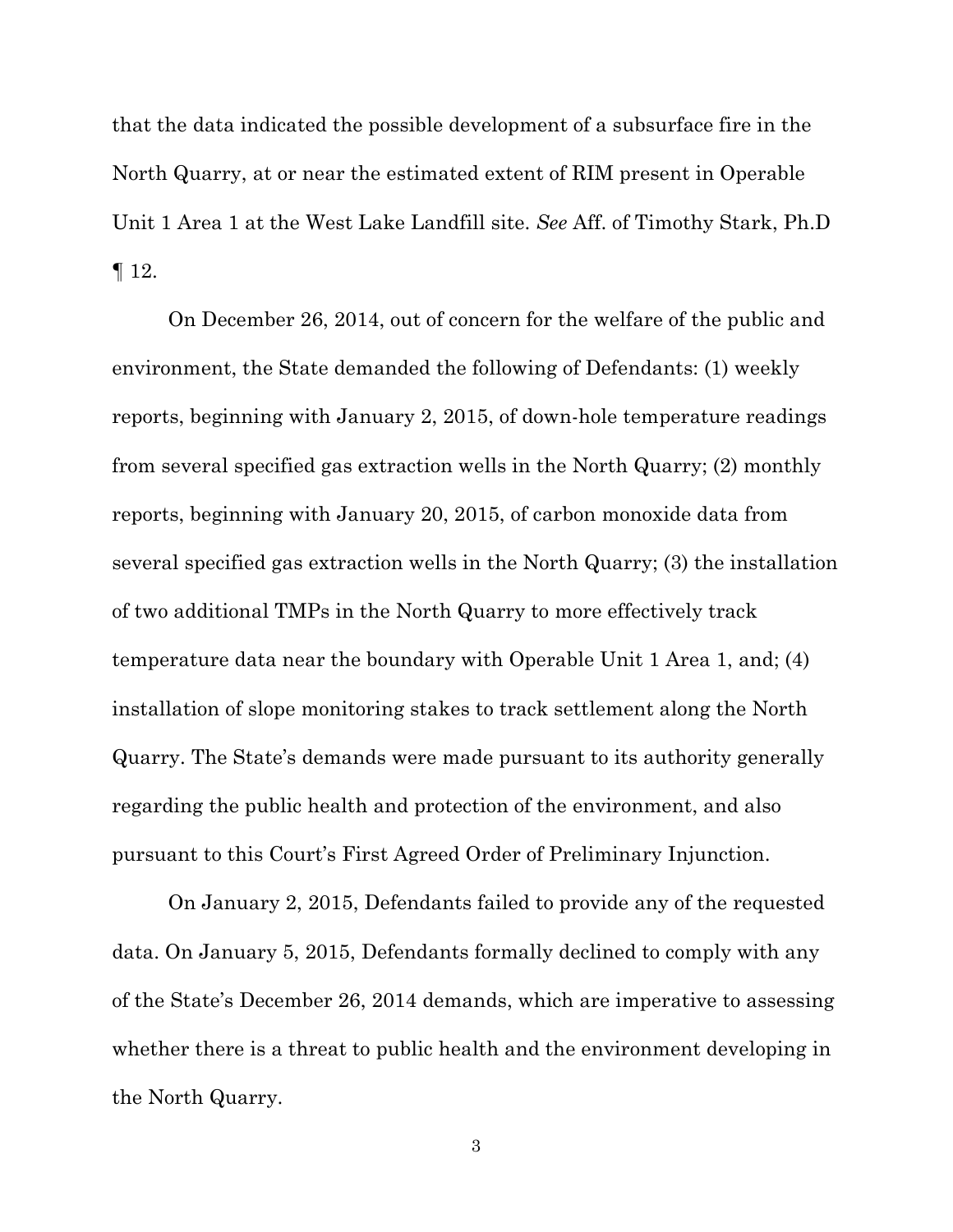Currently, limited monitoring data equipment exists in the North Quarry of the Bridgeton Sanitary Landfill. After the data fluctuations were detected in December 2014, Defendants replaced several gas extraction wellheads in the North Quarry. However, due to the limited amount of wellfield equipment and the delayed reporting of monitoring data to the State, whether this change to the monitoring equipment has adequately addressed the fluctuations in the North Quarry is, at best, unclear.

Therefore, to protect the health and safety of the public and the environment, the State moves for a temporary restraining order mandating Defendants to comply with the demands set forth in the State's December 26, 2014 letter.

### **SUGGESTIONS IN SUPPORT**

# **A. IMMEDIATE AND IRREPARABLE INJURY, LOSS, OR DAMAGE WILL RESULT IN THE ABSENCE OF A TEMPORARY RESTRAINING ORDER.**

The Missouri Rules of Civil Procedure authorize a court to grant a temporary restraining order if the party seeking relief "demonstrates that immediate and irreparable injury, loss, or damage will result in the absence of relief." Mo. Sup. Ct. R. 92.02(a)(1). "For purposes of temporary injunctive relief . . . [a] trial court is entitled to consider all the factors customarily considered in connection with motions for preliminary injunctive relief."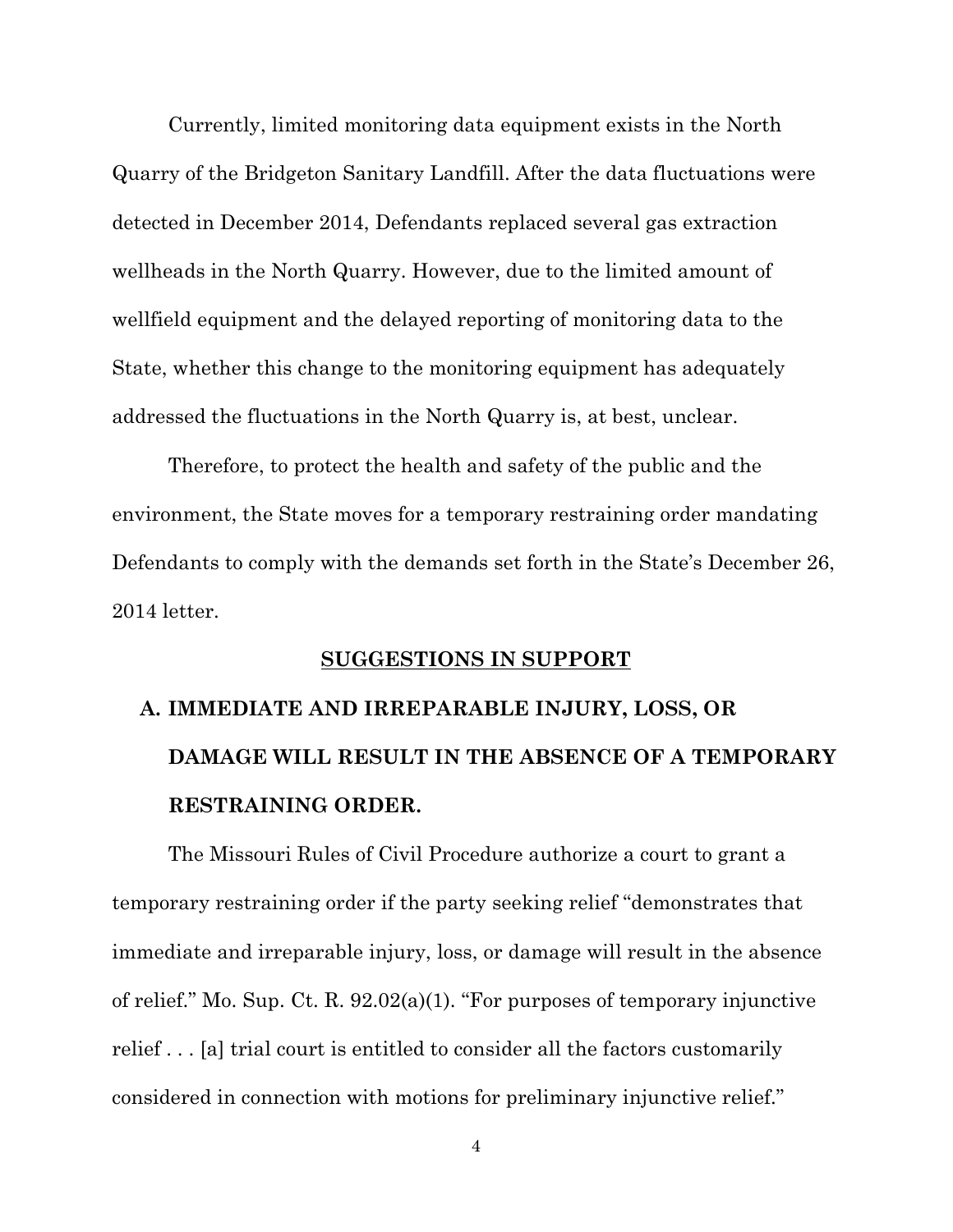*Furniture Mfg. Corp. v. Joseph*, 900 S.W.2d 642, 648 (Mo. Ct. App. 1995). "When considering a motion for a preliminary injunction, a court should weigh the movant's probability of success on the merits, the threat of irreparable harm to the movant absent the injunction, the balance between this harm and the injury that the injunction's issuance would inflict on other interested parties, and the public interest." *State ex rel. Dir. of Revenue, State of Mo. v. Gabbert*, 925 S.W.2d 838, 839 (Mo. 1996) (internal citations omitted). The irreparable injury alleged by the party seeking a temporary protective order must be such that it cannot be redressed in an action for damages. The requisite pleading must allege facts showing the probability of irreparable damage coupled with the need for immediate action. *Worlledge v. City of Greenwood*, 627 S.W.2d 328, 330 (Mo. Ct. App. 1982). It must also be supported by "a verified petition or affidavit reciting the specific facts that support the showing required." Mo. Sup. Ct. R. 92.02(a)(2). Additionally, the party seeking the relief must "make some showing of probability of success on the merits before a preliminary injunction will be issued." *Id.* (internal citations omitted).

An injunction may issue to prevent the doing of any legal wrong whatever, whenever in the opinion of the court an adequate remedy cannot be afforded by an action for damages. Injunctive relief is unavailable unless irreparable harm is otherwise likely to result, and a plaintiff such as the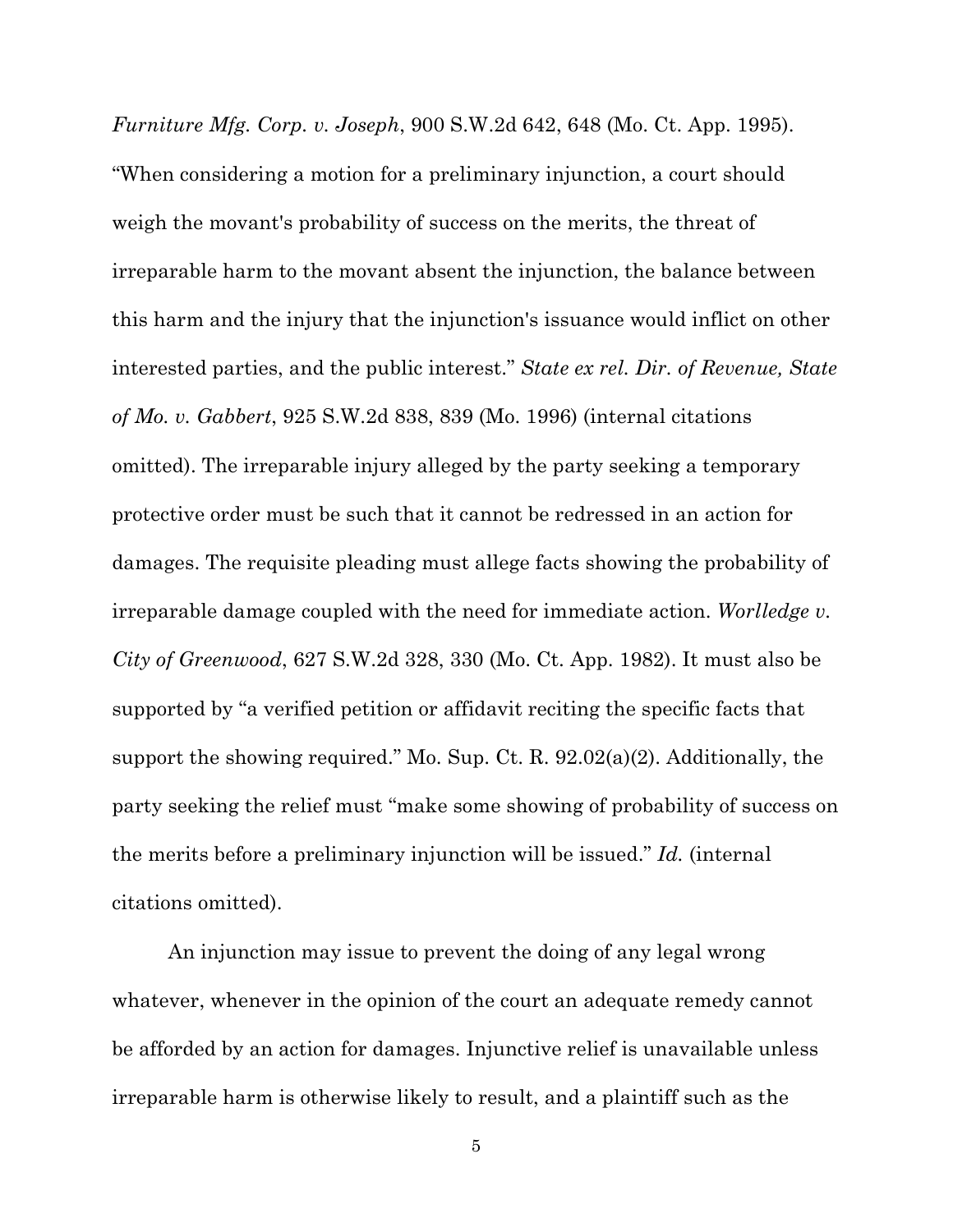State has no adequate remedy at law. *Smith v. W. Elec. Co.*, 643 S.W.2d 10,

13 (Mo. Ct. App. 1982) (internal quotations omitted). A temporary restraining order does not evaluate or determine the merits of the controversy, or dispose of any issue. *Ballesteros v. Johnson*, 812 S.W.2d 217 (Mo. Ct. App. E.D. 1991).

# 1. *Irreparable harm is demonstrated, and the injury cannot be redressed in an action for damages.*

A subsurface smoldering fire in the North Quarry, at or near the boundary with Operable Unit 1 Area 1, could result in significant and irreparable injury to the health and safety of the people and natural resources of the state of Missouri. Because RIM has been detected in the North Quarry of the Bridgeton Sanitary Landfill, any subsurface smoldering fire igniting in or reaching the North Quarry could reach the RIM located at the site. *See* Aff. of Todd Thalhammer, P.E. ¶ 10. Any RIM-impacted fire could release hazardous substances and noxious odors into the air and water surrounding the Bridgeton Sanitary Landfill. *Id.*; *see also* Aff. of Timothy Stark, Ph.D. ¶ 10.

Increased data monitoring would greatly assist the State in tracking and responding to concerning data trends. There are several elements that are essential to tracking the movement or development of a subsurface smoldering fire. Aff. of Todd Thalhammer, P.E. ¶ 13; *see also* Aff. of Timothy Stark, Ph.D. ¶ 7. These include decreases in methane production, combined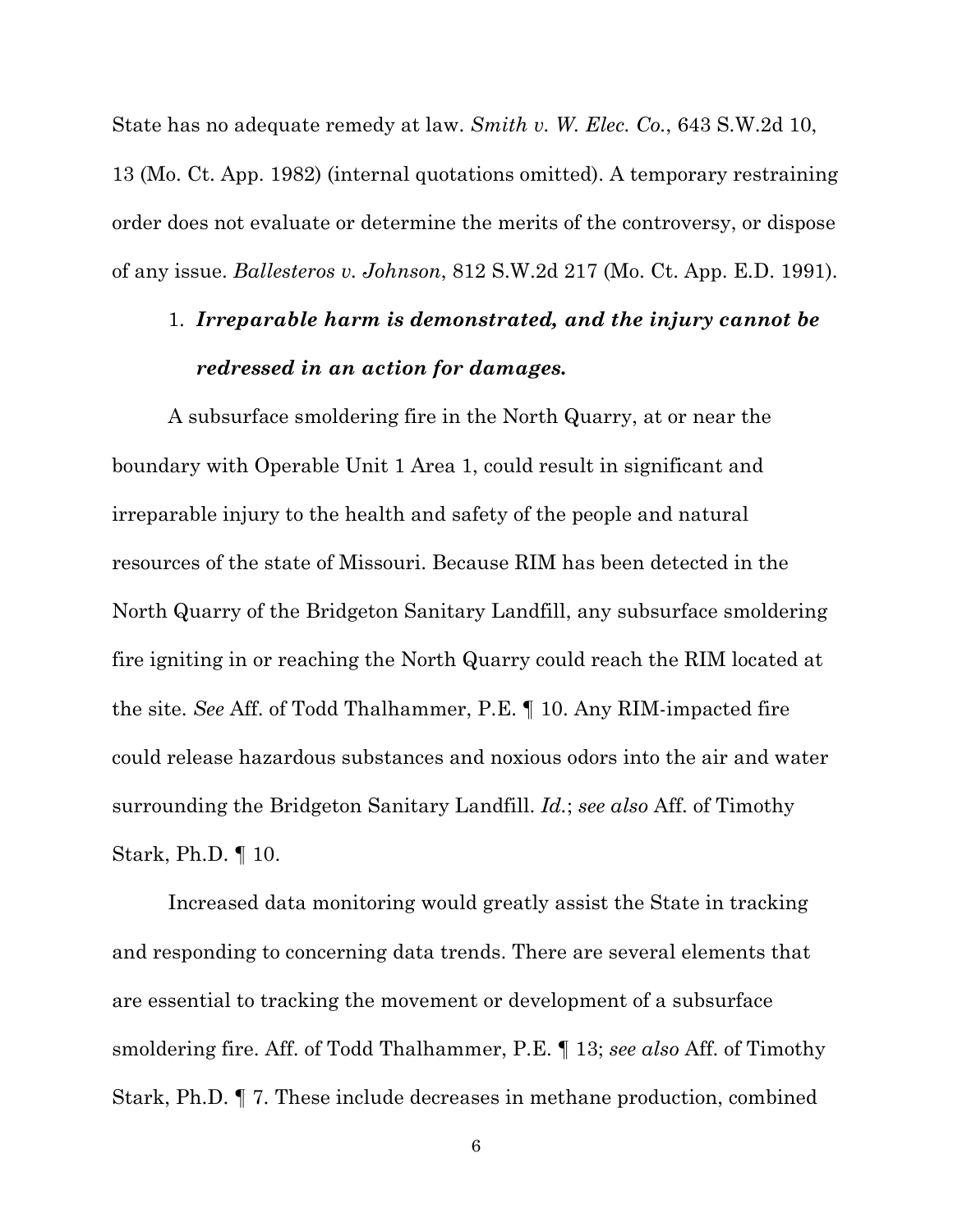with an increase in temperature and carbon monoxide readings. Aff. of Todd Thalhammer, P.E. ¶ 13. Increased leachate outbreaks and odors can also occur. Aff. of Timothy Stark, Ph.D. ¶ 7. Increases in nitrogen and oxygen are also concerning, as they indicate intrusion of air into the landfill. Aff. of Todd Thalhammer, P.E. ¶ 13. Increased oxygen can cause or contribute to a subsurface smoldering fire. *Id.*; *see also* Aff. of Timothy Stark, Ph.D. ¶ 7.

When these data trends begin to show, it indicates that a subsurface smoldering fire is either occurring or will occur imminently if conditions are not corrected within the landfill. *Id.* In these situations, a rapid response is necessary to attempt to reverse data trends and eliminate the conditions conducive to ignition of a smoldering fire. Aggressive and frequent monitoring of data trends is the best way to ensure that a rapid response will be possible. The State is responsible for protecting the health and welfare of the community surrounding the Bridgeton Sanitary Landfill, as well as the environment. The State requires the requested increased reporting of gas and temperature data so it may more aggressively track and rapidly respond to data trends that typically indicate conditions ripe for the ignition of a subsurface smoldering fire. Increased reporting of wellfield data will greatly increase the likelihood that fluctuating data trends can be reversed and a subsurface fire can be prevented. Further, in the event data trends cannot be corrected, increased reporting will allow the State to take swift action to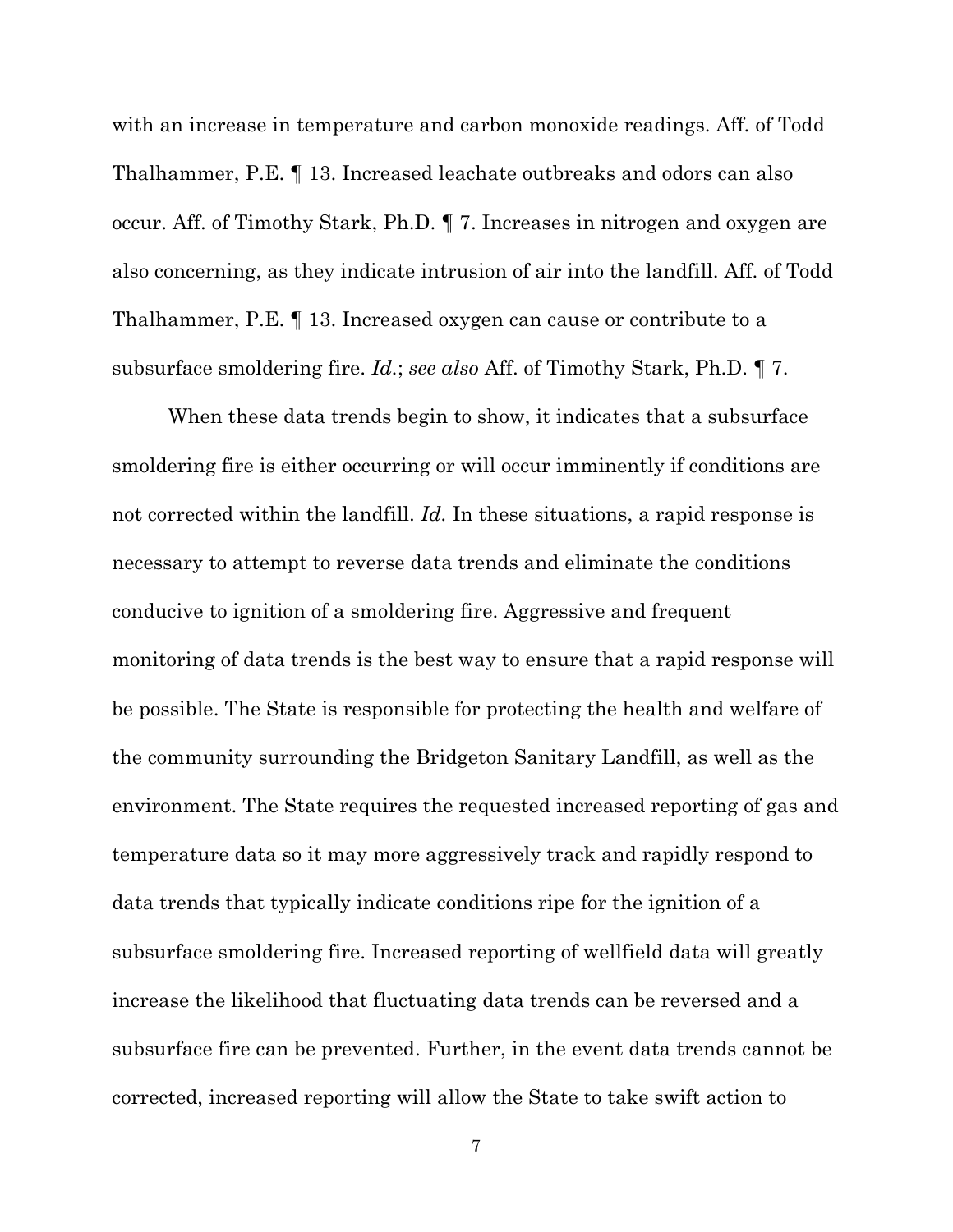protect the community and the environment from the effects of any developing smoldering fires.

### 2. *There is a likelihood of success on the merits of the case.*

Unpermitted burning of solid waste at a sanitary landfill is a strict liability offense. Therefore, should solid waste be found to be burning within the North Quarry or any area of the Bridgeton Sanitary Landfill, the State will prevail. Should the lack of real-time data result in a delayed response to a potential smoldering fire in the North Quarry of the Bridgeton Sanitary Landfill, such a fire may arise before the State can act to reverse the data trends. In such a scenario, the State will succeed on the merits of its case.

# 3. *The public interest favors granting the injunction, and the balance of harm favors the State.*

 "Where violation of a statute designed to protect the public is concerned, the law does not leave the appraisal of the effect of the law's violation on the public to either personal or judicial opinion. That which the statute declares to be unlawful is against the public interest and is injurious to the public interest. The right to enforce the law in such cases is not affected by the presence or absence of profit or advantage to the violator." *Mertzlufft v. Bunker Res. Recycling & Reclamation, Inc.*, 760 S.W.2d 592, 599 (Mo. Ct. App. 1988).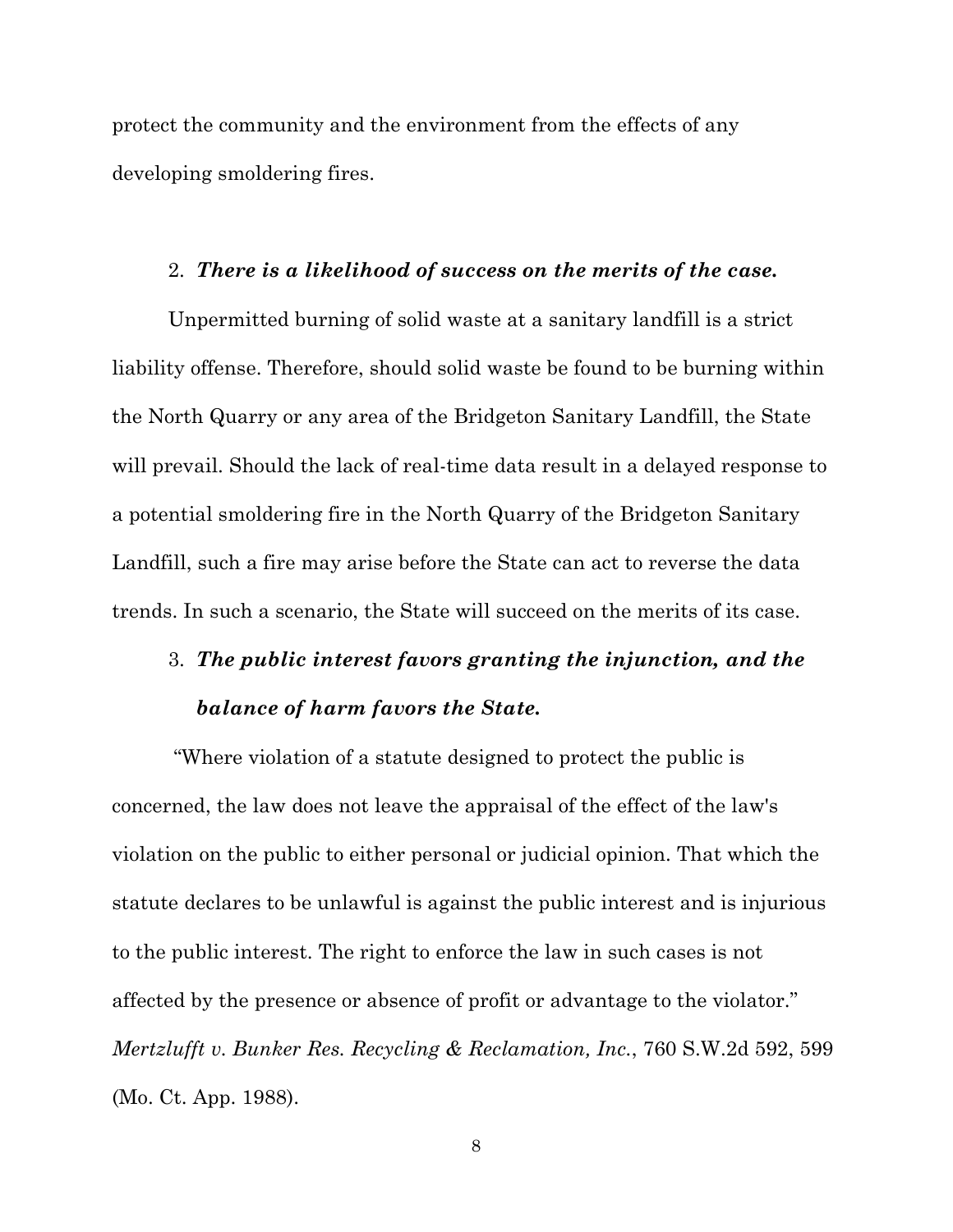Here, the State, in requiring Defendants to install additional TMPs, slope monitoring stakes, and provide additional data reporting, is enforcing the laws of Missouri. The State has brought suit in this Court against Defendants alleging, *inter alia*, a claim of burning solid waste at a sanitary landfill, in violation of Section 80-3.010 of Chapter 10 of the Code of State Regulations. Although the merits of the State's claim have not yet been adjudicated, a temporary restraining order does not evaluate or determine the merits of any claim. *Ballesteros*, 812 S.W.2d at 217. All that is required is a showing that there is a likelihood of success on the merits of the case, which the State has made.

Unpermitted burning of solid waste at a sanitary landfill has been declared unlawful in the state of Missouri. As such, it is against the public interest, and the consideration of harm to Defendants is irrelevant. *Mertzlufft*, 760 S.W.2d at 599; *cf. Horine v. People's Sewer Co.*, 200 Mo. App. 233, 204 S.W. 735, 736 (1918) (noting the imbalance between "the immeasurable value of the health and comfort of the public on the one hand as compared to a few dollars on the other."). Should the State be denied this temporary restraining order, it will not receive data sufficient to monitor and prevent smoldering fires from occurring in the North Quarry. Should the State then later prevail on its statutory claim against Defendants for burning solid waste in the North Quarry of the landfill, denial of this temporary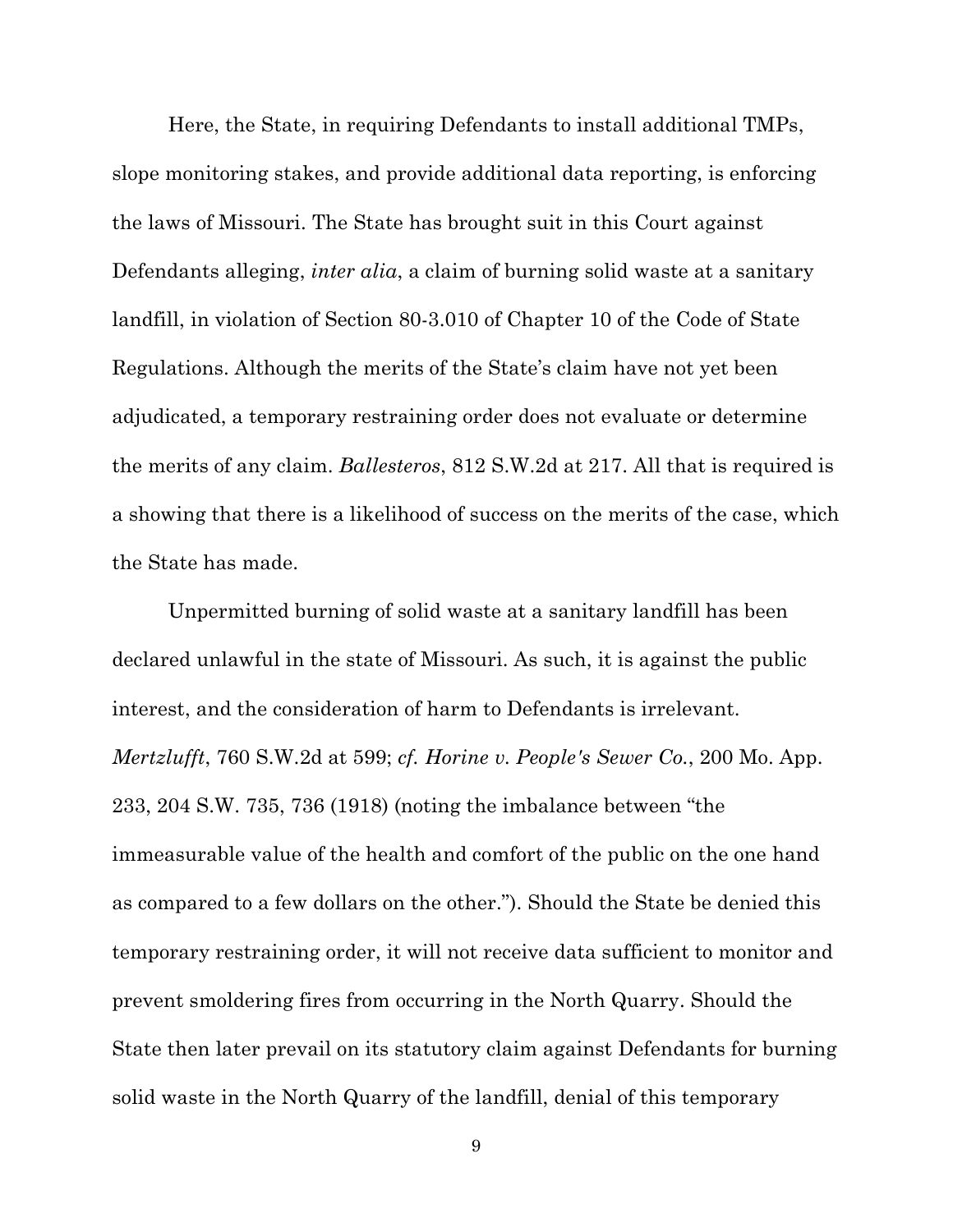restraining order would have "result[ed] in the continuation of illegal activity in derogation of the public interest." *Mertzlufft*, 760 S.W.2d at 599. As the law clearly states that the right to enforce the law cannot be affected by balancing any harm to the violator, the balance of harm in this case squarely favors the State.

# **B. IN THE ALTERNATIVE, INJUNCTIVE RELIEF IS SPECIFICALLY AUTHORIZED BY STATUTE, THE PREQUISITES FOR INJUNCTIVE RELIEF HAVE BEEN DEMONSTRATED, AND AN INJUNCTION WOULD FULFILL THE LEGISLATIVE PURPOSE.**

The State also seeks an injunction established by statute. Where a right to an injunction is established by the legislature, the legislature has established public policy and determined the public interest. See *Mertzlufft v. Bunker Res. Recycling & Reclamation, Inc.*, 760 S.W.2d 592, 599 (S.D. Mo. Ct. App. 1988). "When an injunction is explicitly authorized by statute, proper discretion usually requires its issuance if the prerequisites for the remedy have been demonstrated and the injunction would fulfill the legislative purpose." *United States v. Buttorff*, 761 F.2d at 1059, *citing Donovan v. Brown Equipment & Service Tools, Inc.*, 666 F.2d 148, 157 (5th Cir. 1982); cf. *United States v. Landsberger*, 692 F.2d 501, 504 (8th Cir. 1982) (affirming permanent injunction as a matter of law). Thus, if the State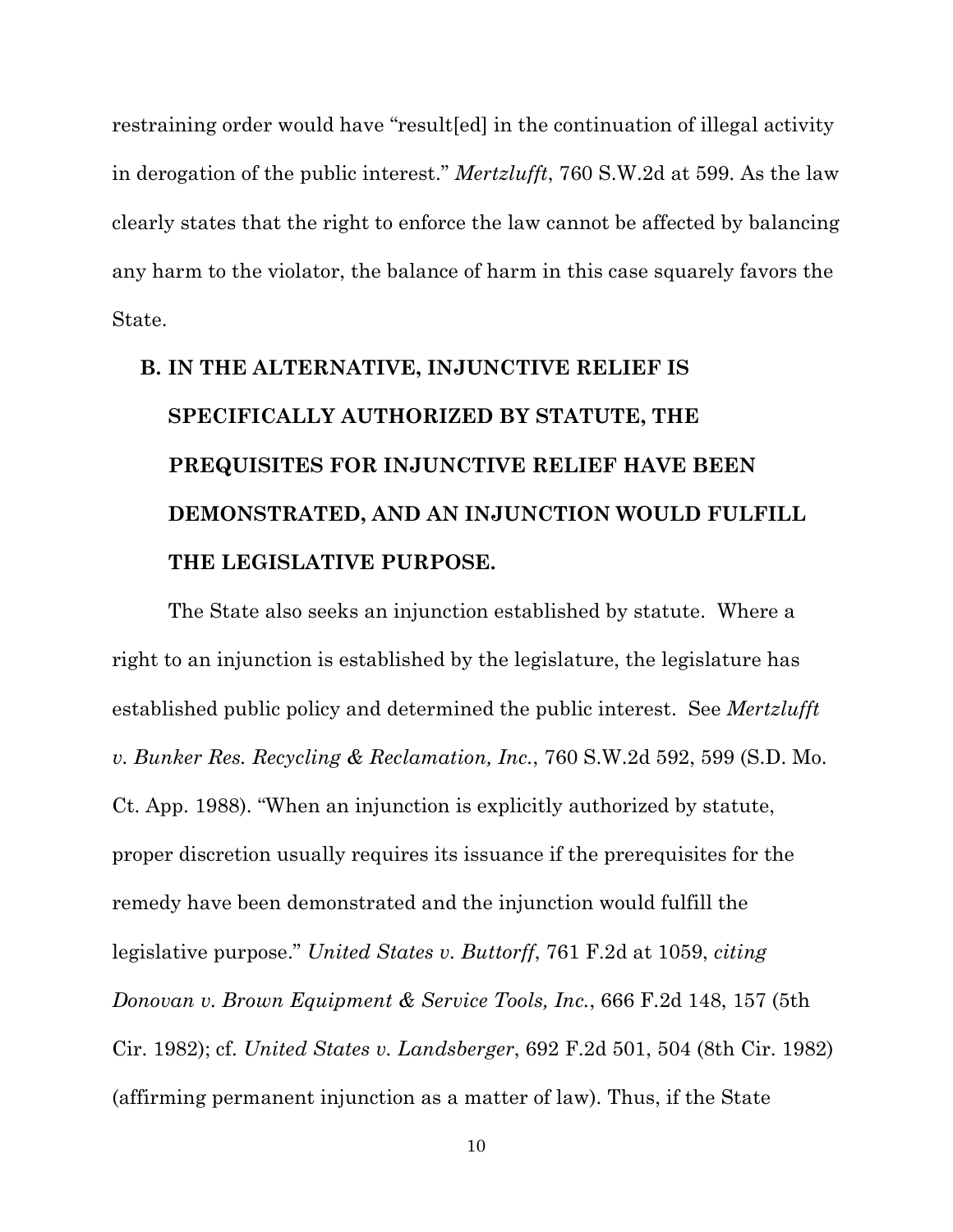establishes the statutory elements entitling the State to an injunction, the injunction should be issued without further weighing of the equities. *Id.* 

#### *1. The prerequisites for the remedy have been demonstrated.*

If any statute or regulation implemented under Missouri Revised Statute §§ 260.200—260.245 is being, was, or is, in imminent danger of being violated, the [State] may. . . cause to have instituted a civil action in any court of competent jurisdiction for injunctive relief to prevent any such violation or further violation." RSMo § 260.240(1). Here, Section 80-3.010 of Chapter 10 of the Code of State Regulations would be violated should the North Quarry ignite in a subsurface smoldering fire. Defendants have already produced to the State data indicating concerning data fluctuations occurred in the North Quarry during October or November 2014. The State's experts have stated that the fluctuations were consistent with a precursor to a subsurface fire. *See* Aff. of Timothy Stark, Ph.D ¶ 12. As such, a subsurface fire was and is in imminent danger of occurring in the North Quarry, and Section 80-3.010 of Chapter 10 of the Code of State Regulations was and is consequently in imminent danger of being violated. The prerequisites for the remedy have been met in this case.

### *2. An injunction would fulfill the legislative purpose.*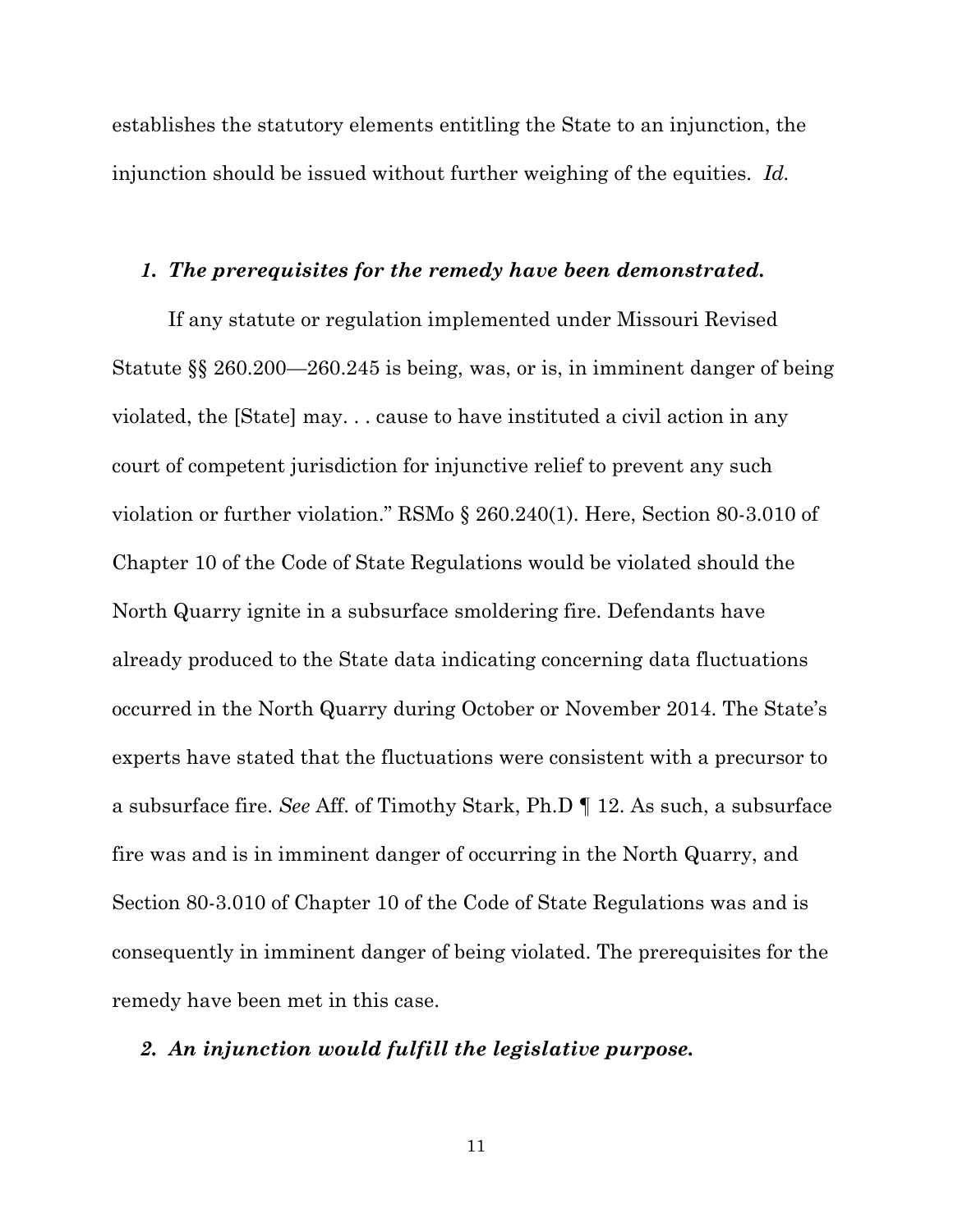Missouri law explicitly forbids unpermitted burning solid waste at a sanitary landfill. An injunction prohibiting Defendants from denying the State access to data that would help determine whether the North Quarry is in danger of igniting goes directly to the issue of whether solid waste in the North Quarry will burn. Thus, an injunction in this case would fulfill the legislative purpose.

WHEREFORE, the State respectfully requests that this honorable Court enter a temporary restraining order against Defendants requiring that Defendants immediately comply with the following demands:

- 1. Beginning January 9, 2015, submit weekly down-hole temperature readings from North Quarry gas extraction wells: GEW-2, -3, -4, -5, - 42R, -45R, -46R, -47R, -48, and -49. Weekly reports must be delivered each Friday by 4:00 p.m.
- 2. Beginning January 20, 2015, submit monthly carbon monoxide data from the following North Quarry extraction wells: GEW-2, -3, -4, -5, -8,  $-42R$ ,  $-45R$ ,  $-46R$ ,  $-47R$ ,  $-48$ ,  $-49$ ,  $-53$ , and  $-55$ .
- 3. Install two (2) additional temperature monitoring probes (TMPs) that will provide real-time temperature readings to the State. One TMP is to be located between GEW-3 and GEW-4 and the other TMP between GEW-2 and GEW-46. Installation shall be completed by February 1, 2015.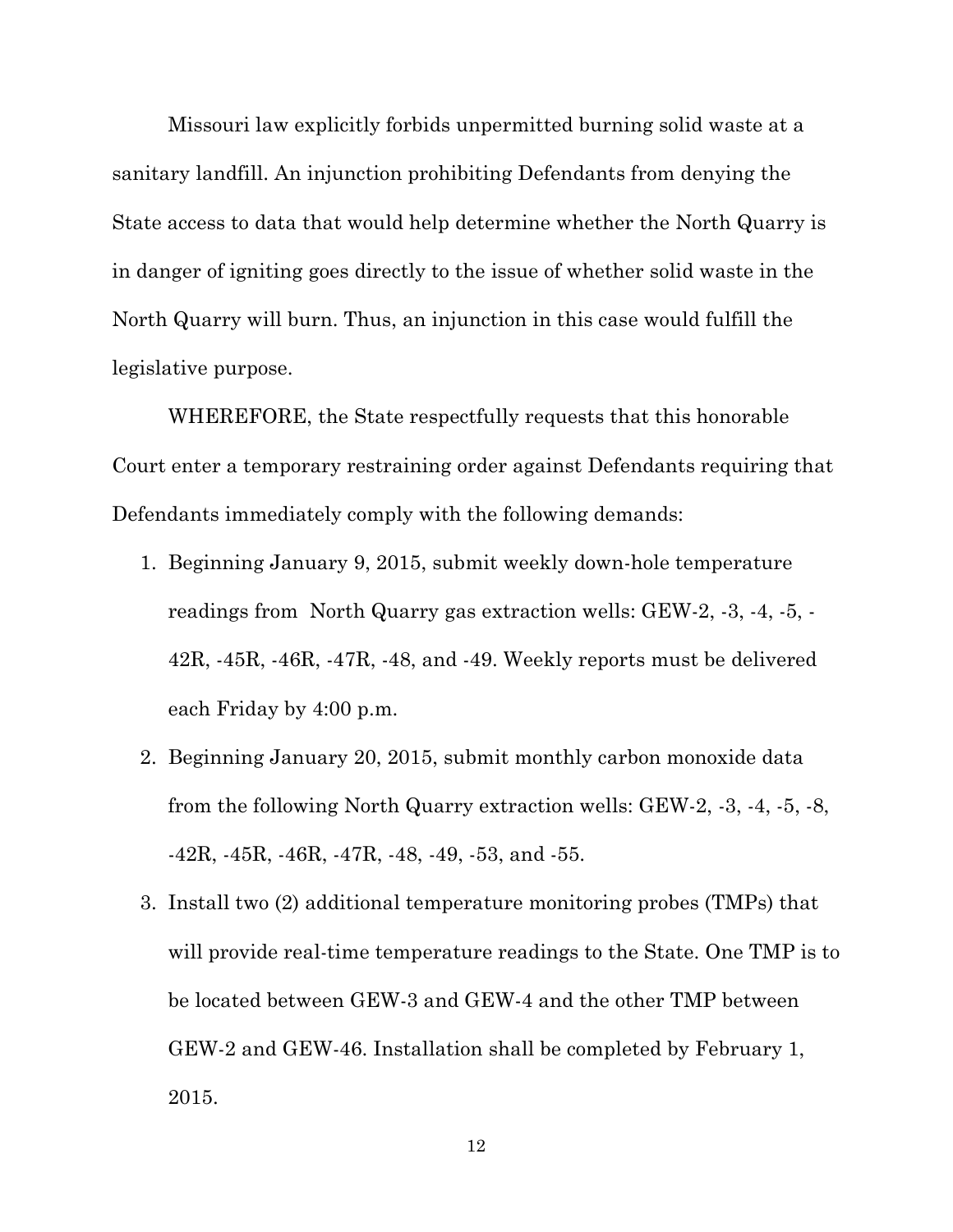4. Install, at no less than 50 foot intervals, slope monitoring stakes along the northern slope of the North Quarry. Installation shall be completed by February 1, 2015.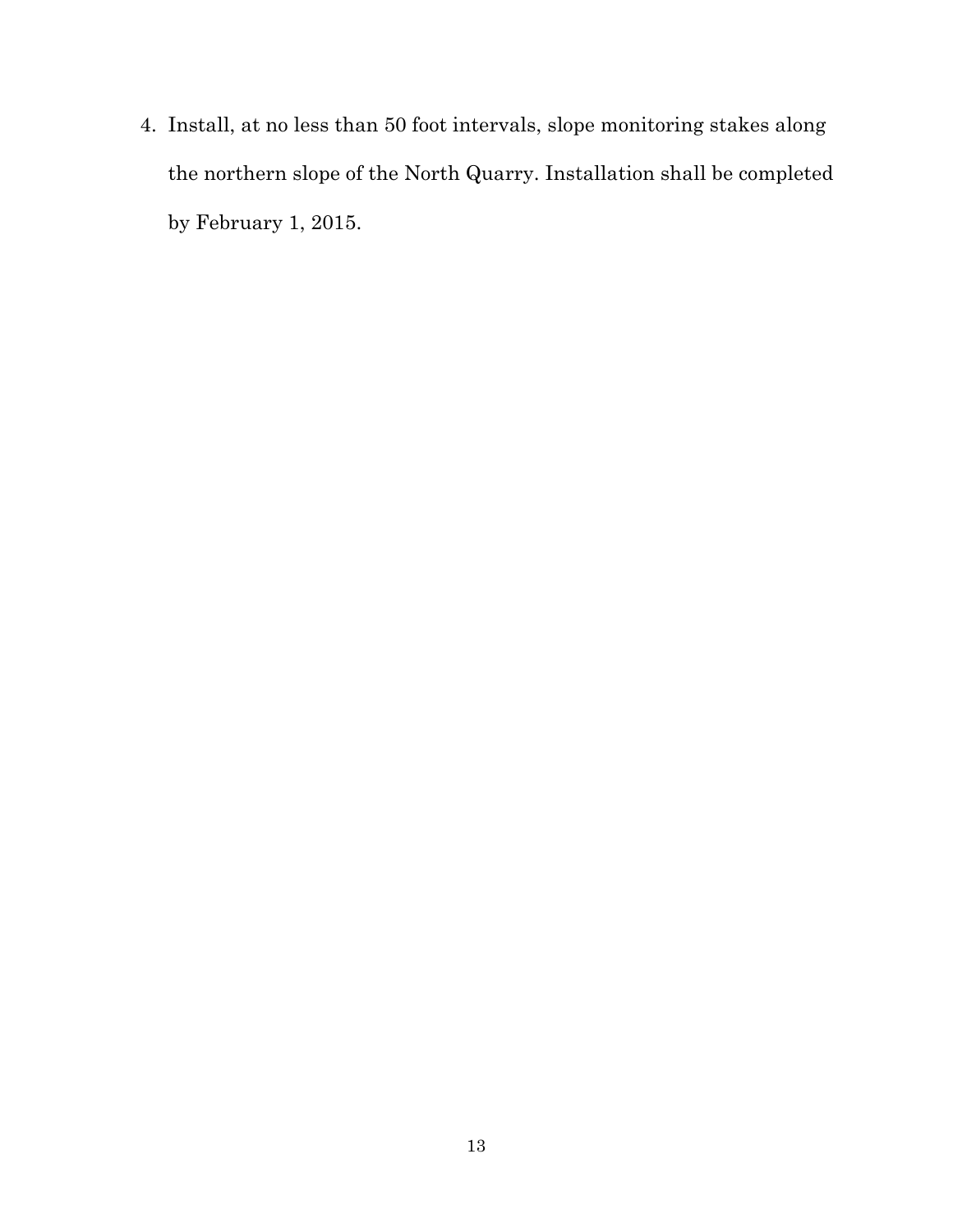Respectfully submitted,

### **CHRIS KOSTER**

Attorney General

### \_*/s/Joel A. Poole*\_\_\_\_\_\_\_

Joel A. Poole Assistant Attorney General Missouri Bar No. 32070 Email: joel.poole@ago.mo.gov

Peggy A. Whipple Assistant Attorney General Missouri Bar No. 54758 Email: peggy.whipple@ago.mo.gov

Thomas M. Phillips Assistant Attorney General Missouri Bar No. 63569 Email: tom.phillips@ago.mo.gov

Andrew Blackwell Assistant Attorney General Missouri Bar No. 64734 Email: andrew.blackwell@ago.mo.gov

Emily Ottenson Assistant Attorney General Missouri Bar No. 67304 Emily.Ottenson@ago.mo.gov

P.O. Box 899 Jefferson City, MO 65102 Phone: (573)751-3321 Fax: (573) 751-9456

### ATTORNEYS FOR PLAINTIFF